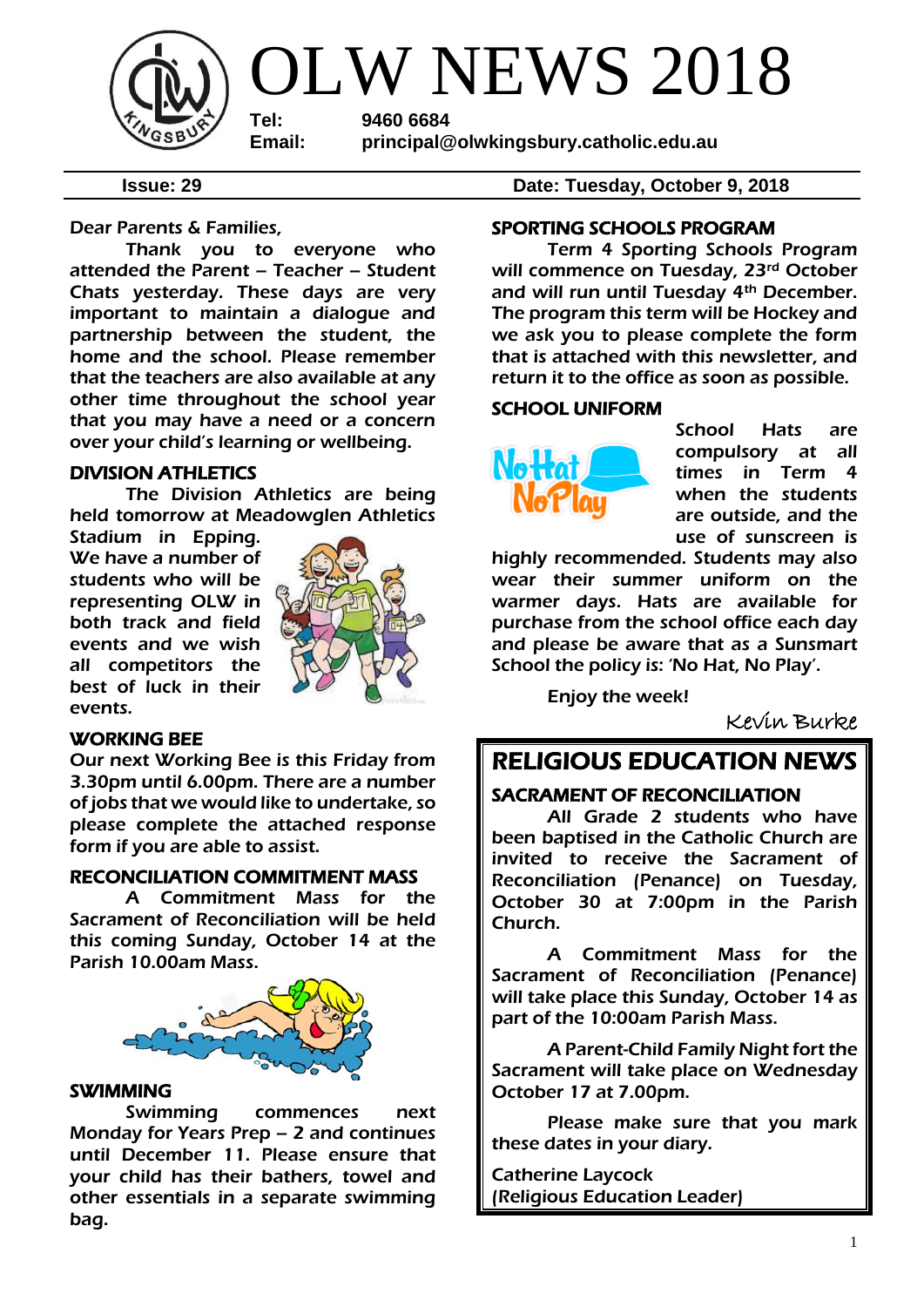# TERM 3 CALENDAR

# **OCTOBER**

| ---------       |                                                     |
|-----------------|-----------------------------------------------------|
| TUE 9           | <b>DIVISION ATHLETICS</b>                           |
| WED 10          | <b>PARISH PRIESTS &amp; PRINCIPALS BRIEFING</b>     |
| <b>FRI 12</b>   | WORKING BEE - 3.30PM - 6.00PM                       |
| <b>SUN 14</b>   | <b>RECONCILIATION COMMITMENT MASS - 10.00AM</b>     |
| <b>MON 15</b>   | <b>SWIMMING COMMENCES FOR YEARS PREP, 1 &amp; 2</b> |
| <b>WED 17</b>   | <b>REGIONAL ATHLETICS</b>                           |
|                 | <b>RECONCILIATION PARENT - CHILD NIGHT - 7.00PM</b> |
| <b>MON 22</b>   | <b>SWIMMING FOR YEARS PREP, 1 &amp; 2</b>           |
| THUR 25         | <b>PREP 2019 ORIENTATION SESSION</b>                |
| <b>FRI 26</b>   | <b>PRINCIPALS MEETING</b>                           |
| <b>MON 29</b>   | <b>SWIMMING FOR YEARS PREP, 1 &amp; 2</b>           |
| <b>TUE 30</b>   | <b>SACRAMENT OF RECONCILIATION</b>                  |
| <b>WED 31</b>   | <b>ED BOARD MEETING</b>                             |
|                 |                                                     |
| <b>NOVEMBER</b> |                                                     |
| FRI 2           | <b>PREP 2019 ORIENTATION SESSION</b>                |
| MON 5           | <b>SCHOOL CLOSURE DAY</b>                           |
| TUE 6           | <b>MELBOURNE CUP PUBLIC HOLIDAY</b>                 |
| <b>THUR 8</b>   | <b>PREP 2019 ORIENTATION SESSION</b>                |
| <b>MON 12</b>   | <b>SWIMMING FOR YEARS PREP, 1 &amp; 2</b>           |

# WORKING BEE FRIDAY OCTOBER 12

Dear Parents,

We are holding a Working Bee on Friday October 12, from 3.30pm - 6.00pm. Our main tasks are pruning and thinning some of the plants and cleaning out the garden areas around the front entrance and side of the school as well as behind the Specialist building, wipe down tables & bag lockers, attach new locks and wire cable to a computer trolley and some minor door lock and closer repairs

To assist in our planning, we ask that each family complete the attached form so that we will be able to organise and prioritise our tasks for the evening.

Due to the new Child Safe Standards for all schools and groups, only parents can be in attendance. So if you are free during this time, come along to help maintain our school. All families represented will be reimbursed the \$50 Working Bee Levy from their school fees, and afternoon tea will be provided!

 $100$  Days of Prep Celebration  $P$ Yours sincerely, Tony Mizzi & Kevin Burke

------------------------------------------------------------------------------------------------------------------------------------- Working Bee Response Form

| <b>Family Name:</b> |  |
|---------------------|--|
|---------------------|--|

Grade of Eldest Child: \_\_\_\_\_\_\_\_\_\_\_\_\_\_\_\_\_\_\_\_\_\_

□ Our Family WILL be attending the Working Bee

FRI 16 PREP 2019 ORIENTATION SESSION

□ Our Family WILL NOT be attending the Working Bee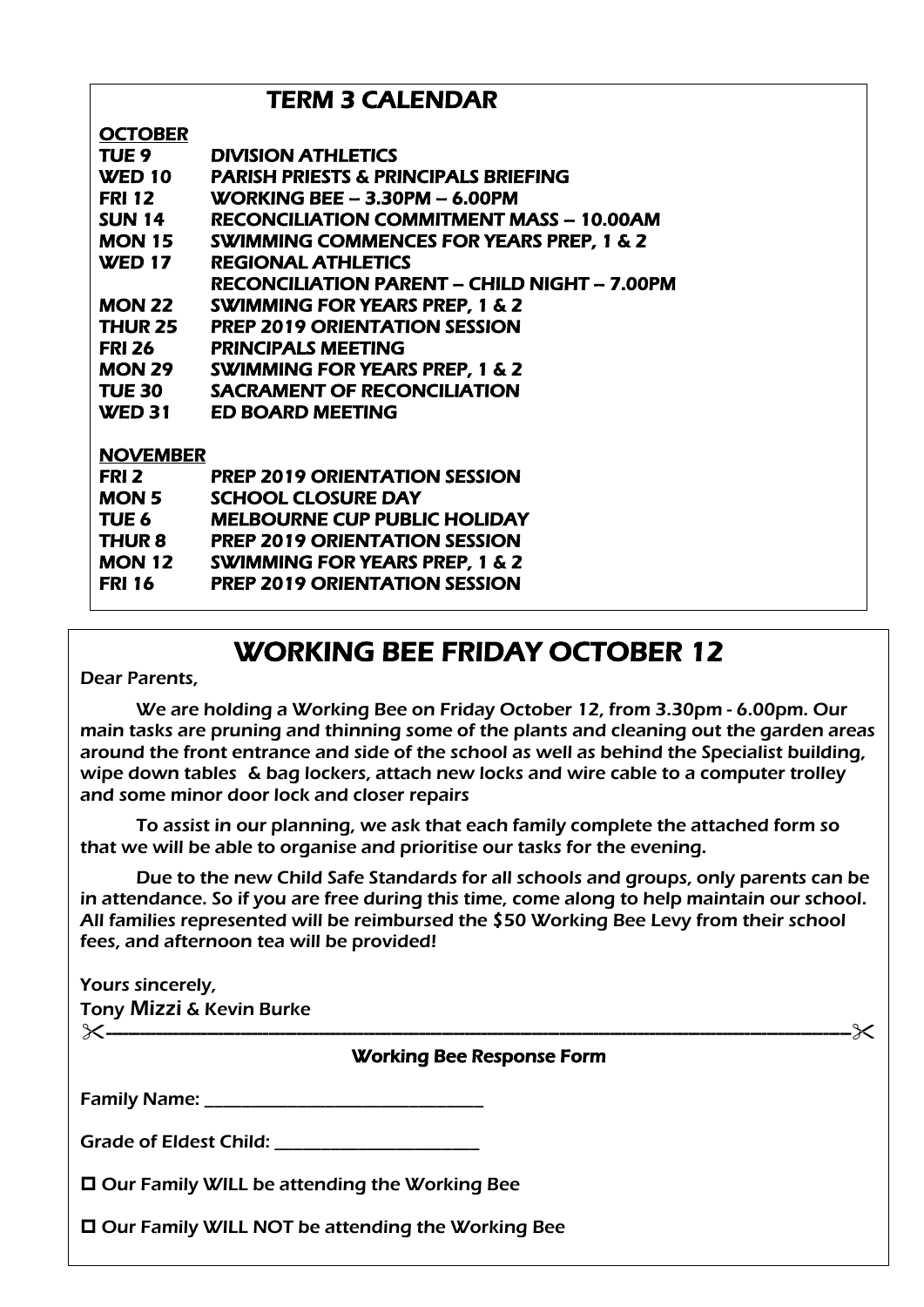# **Our Lady of the Way Primary School**



**Green Avenue, Kingsbury** P.O. Box 159 KINGSBURY, Vic 3083

Tel: 9460 6684 Fax: 9460 7831

Email: principal@olwkingsbury.catholic.edu.au

# Our Lady of the Way Sporting Schools Program

8<sup>th</sup> October, 2018

Dear Parents.

The Sporting Schools Program for Term 4 will commence 23rd October, 2018.

The program will operate on each TUESDAY during Term 4 beginning on TUESDAY 23rd October and run until TUESDAY 4th December, 2018. The program will commence directly after school. Each session will finish at 4.45pm. Fruit will be provided, but the students will need to have their own water bottle.

This Term's sport will be HOCKEY. Places are strictly limited, so if you would like your child to be considered for the program please complete the Permission / Medical Form and return it to the school office by Wednesday 17<sup>th</sup> **October, 2018.** Places will offered based on the return of the form, and you will be notified in writing by Ms Pullen if you have been successful in gaining a place on FRIDAY 19TH October, 2018.

Students can wear their regular school uniform, and may bring a change of runners to wear. If the weather is too cold or wet, then a modified program will take place in the school hall.

Yours sincerely,

Kevin Burke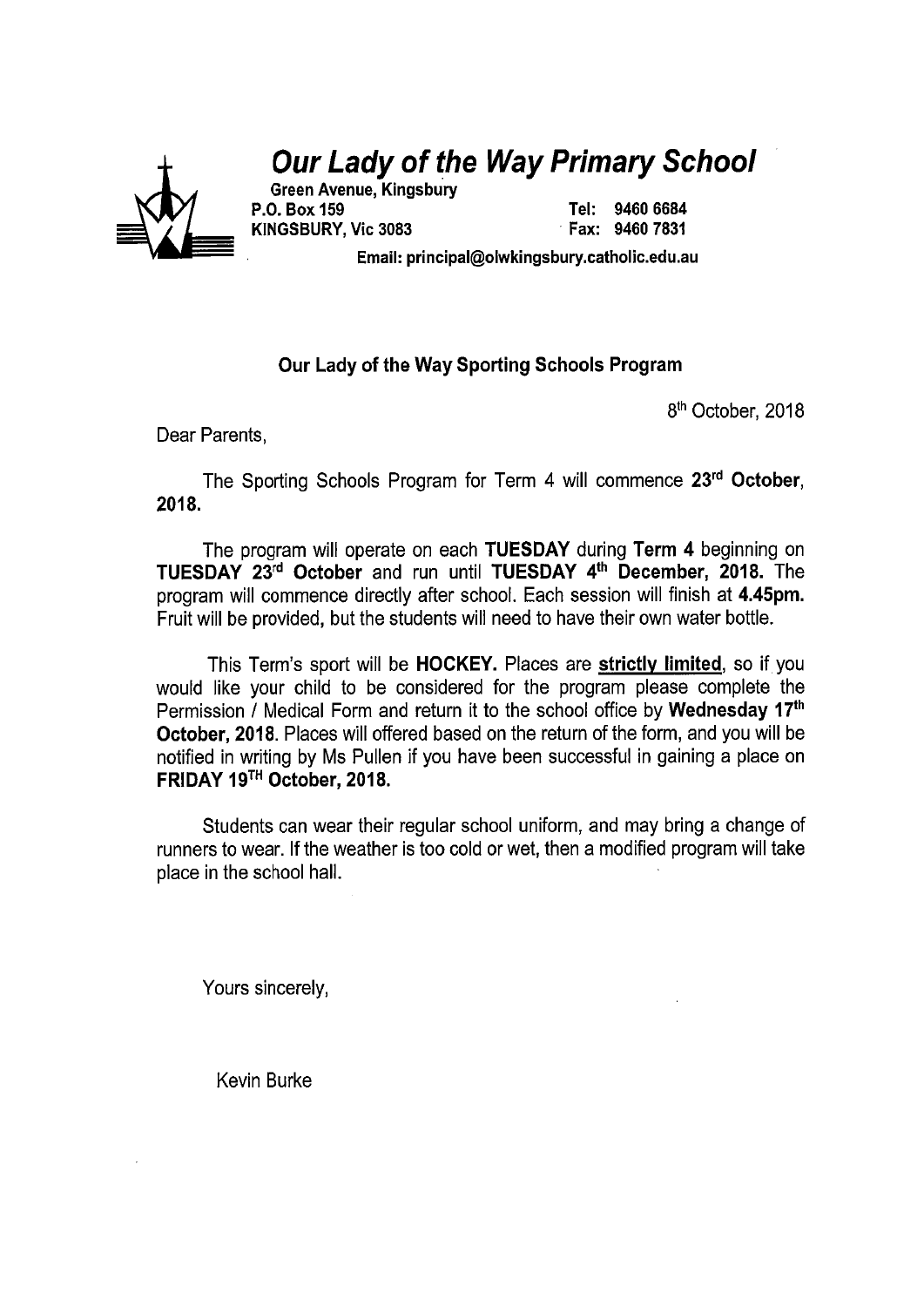# Sporting Schools Program Term 4, 2018 Permission and Medical Form.

This information is intended to assist the school in case of any medical emergency with your child. All information is held in confidence.

| Please tick if your child suffers from any of the following:<br>Q<br><b>Diabetes</b><br>$\Box$ Blackouts<br>Q.<br>Dizzy spells $\qquad \qquad \Box$ Migraine<br>Travel sickness $\qquad \Box$ Asthma<br>$\Box$<br>Allergies to: | $\Box$ Fits of any type<br>$\Box$ Heart condition                                                                                                                                                                                                                                                                                                                                                                         |
|---------------------------------------------------------------------------------------------------------------------------------------------------------------------------------------------------------------------------------|---------------------------------------------------------------------------------------------------------------------------------------------------------------------------------------------------------------------------------------------------------------------------------------------------------------------------------------------------------------------------------------------------------------------------|
|                                                                                                                                                                                                                                 |                                                                                                                                                                                                                                                                                                                                                                                                                           |
|                                                                                                                                                                                                                                 |                                                                                                                                                                                                                                                                                                                                                                                                                           |
|                                                                                                                                                                                                                                 |                                                                                                                                                                                                                                                                                                                                                                                                                           |
| <b>Tablets and medicines</b><br>Is your child presently taking tablets and/or medicine? YES/NO<br>If YES, please state name of medication, dosage, etc.                                                                         | All medication must be handed to the teacher in charge prior to leaving. All containers must be labelled<br>with your child's name, the dosage to be taken and when it should be taken. If it is necessary or<br>appropriate for your child to carry their own medication (for example asthma puffers and insulin for<br>diabetes) it must be with the knowledge and approval of both the teacher in charge and yourself. |
| $\mathbf{I}$ and $\mathbf{I}$<br>to participate in this activity.                                                                                                                                                               | have read the attached outline of the Sporting Schools<br>Program to be held during Term 4, 2018 and give permission for my child                                                                                                                                                                                                                                                                                         |
|                                                                                                                                                                                                                                 | In the event of any illness or accident to I authorise the obtaining, on my<br>behalf such medical assistance as he/she may reasonably require. I accept all operative, blood transfusion<br>and/or anaesthetic risks involved and the responsibility for payment of all expenses incurred.                                                                                                                               |
| Name:                                                                                                                                                                                                                           | Name:                                                                                                                                                                                                                                                                                                                                                                                                                     |
|                                                                                                                                                                                                                                 |                                                                                                                                                                                                                                                                                                                                                                                                                           |
|                                                                                                                                                                                                                                 |                                                                                                                                                                                                                                                                                                                                                                                                                           |

Date:

| Date: |  |
|-------|--|
|       |  |

 $\sim 10^{-1}$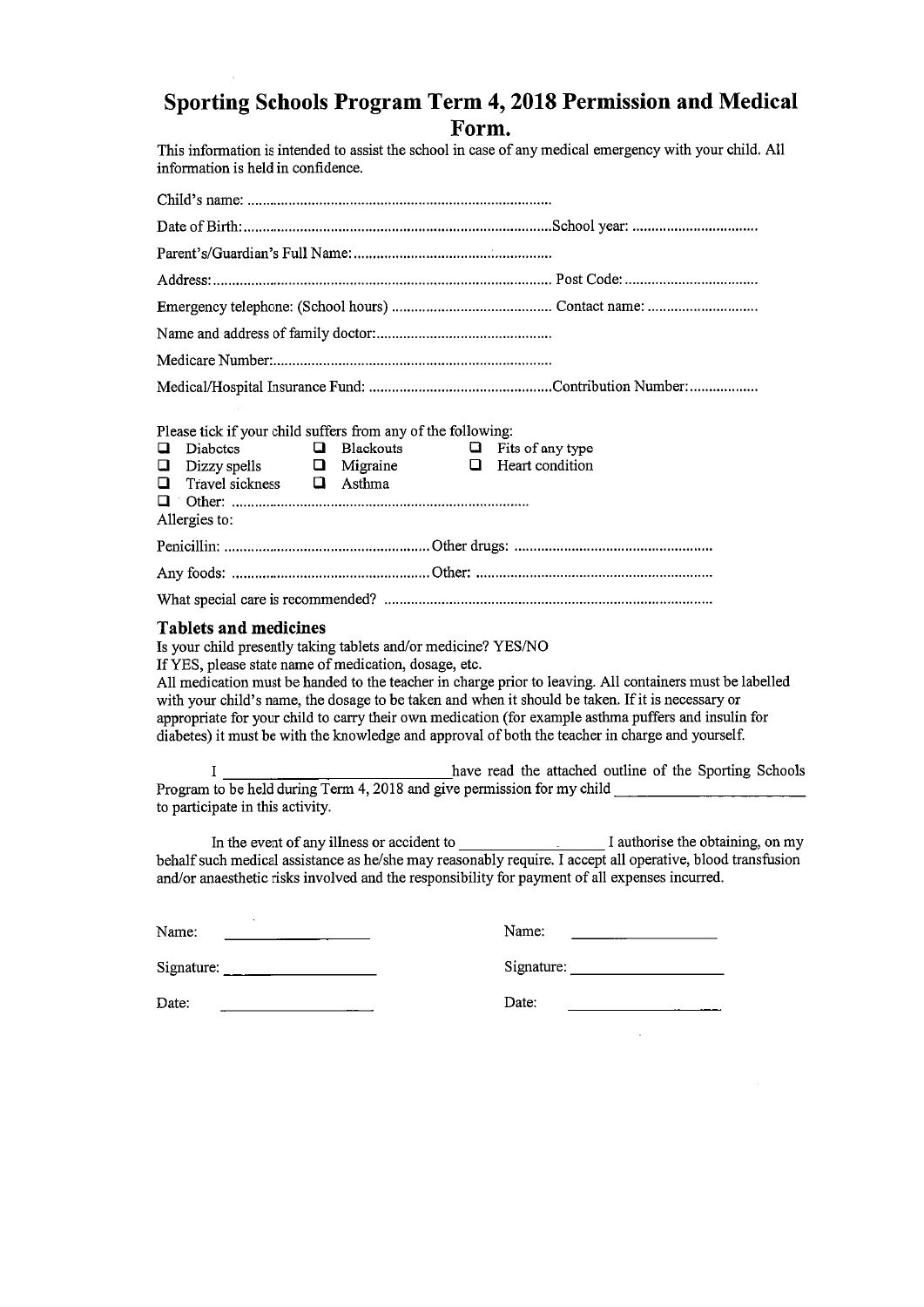# *Parish of Our Lady of the Way Kingsbury*

*Presbytery: 13 Green Ave, Kingsbury, 3083*



*Email: terrybergin1@bigpond.com* **Parish Website:** OLW Kingsbury Mass Timetable Saturday – Vigil Mass: Sunday: Weekdays: Sacrament of Reconciliation: Rosary Monday to Saturday: Divine Mercy Chaplet Exposition of the Blessed Sacrament: 6.00PM 8.00AM and 10.00AM 10.00AM Saturday from 5.15 to 5.45PM 9.30AM After Mass Daily Friday from 9.00 to 9.30AM *Baptisms and Marriages by appointment: Please ring 9462 1221*

*Entrance Antiphon:* Within your will, O Lord, all things are established, and there is none that can resist your will. For you have made all things, the heaven and the earth, and all that is held within the circle of heaven; you are the Lord of all.

*Communion Antiphon:* The rich suffer want and go hurry, but those who seek the Lord lack no blessing.

# *Readers for Sunday Mass*

| $07th$ Oct | 6pm J.Conway  | 8am Sr.Julie-Anne 10am M.McIntosh |              |
|------------|---------------|-----------------------------------|--------------|
| $14th$ Oct | 6pm E.Almeida | 8am B.Bowlen                      | 10am M.Jones |

# *Extraordinary Ministers of Holy Communion*

| $07th$ Oct | 6pm E.Gleeson | 10am I.Lowe   |
|------------|---------------|---------------|
| $14th$ Oct | 6pm M.Nolan   | 10am D.Austin |

# *OLW Church Cleaning Roster*

13<sup>th</sup> Oct J McCoon T McGree J O'Mahony 27<sup>th</sup> Oct Professional Cleaners

# *OLW Sacristy Linen Laundering Roster*

- $07<sup>th</sup>$  Oct Phil Tobey<br>14<sup>th</sup> Oct Margaret Su
- Margaret Sullivan

| $03^{rd}$ Oct | <b>Church Account</b>     | \$943.00 |
|---------------|---------------------------|----------|
|               | <b>Presbytery Account</b> | \$733.00 |

*06th Oct* Mass for Doris Machin

*Thank you* To all parishioners, who supported the tomato plant sale. The sum made was \$675.00 with a special donation of \$200.00 and \$270.00 from the raffle. We are undertaking to spruce up the church as it has not been painted for 15 years, so new color new church. If anybody wishes to donate to this project, see Father Terry or Dorothy.